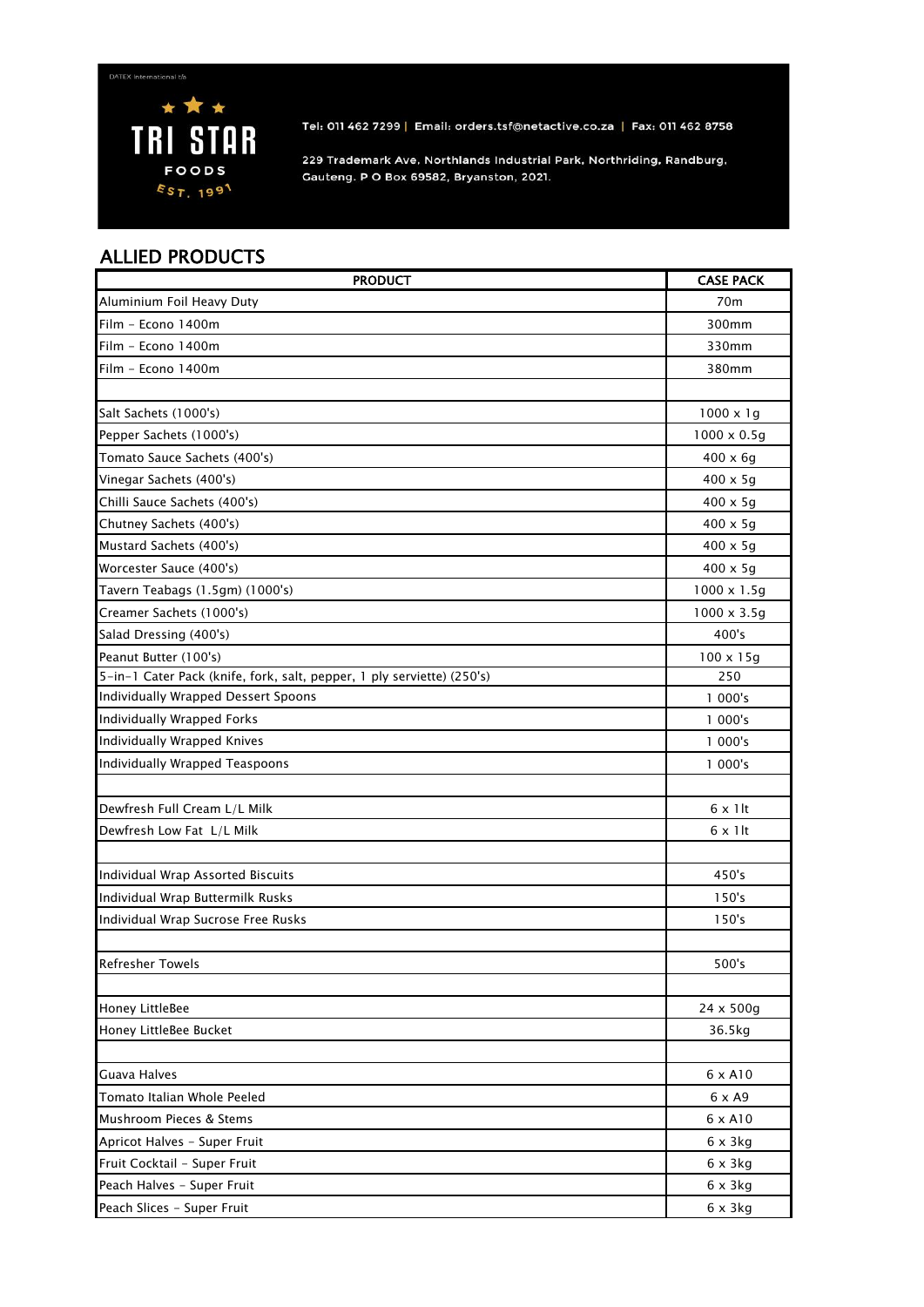

Tel: 011 462 7299 | Email: orders.tsf@netactive.co.za | Fax: 011 462 8758

229 Trademark Ave, Northlands Industrial Park, Northriding, Randburg, Gauteng. P O Box 69582, Bryanston, 2021.

## ALLIED PRODUCTS

| Pear Halves - Super Fruit        | $6 \times 3$ kg              |
|----------------------------------|------------------------------|
| Guava Halves - Super Fruit       | $6 \times 3$ kg              |
| Fruit Cocktail - Super Fruit     | 12 x 410g                    |
| Peach Halves - Super Fruit       | 12 x 410g                    |
| Peach Slices - Super Fruit       | 12 x 410g                    |
| Pear Halves - Super Fruit        | 12 x 410g                    |
| Guava Halves - Super Fruit       | 12 x 410g                    |
| Pie Apples - Super Fruit         | 6 x 765g                     |
|                                  |                              |
| <b>GRINDERS</b>                  |                              |
| Glass Bottle, clear Grinder      |                              |
| Whole Black Peppercorns - 50g    | 6 x 100ml                    |
| Coarse Sea Salt - 90g            | 6 x 100ml                    |
|                                  |                              |
| <b>CECIL VINEGAR</b>             |                              |
| Cecil 5% Apple Cider Vinegar PET | $12 \times 1$ lt             |
| Cecil Balsamic Vinegar PET       | $12 \times 1$ lt             |
| Cecil Balsamic Vinegar (Glass)   | $12 \times 1$ lt             |
| Cecil 6% Red Wine Vinegar PET    | $12 \times 1$ lt             |
| Cecil 6% White Wine Vinegar PET  | $12 \times 1$ lt             |
| Cecil Apple Cider Vinegar        | 25 <sub>lt</sub>             |
| Cecil 6% Red Wine Vinegar        | 25 <sub>lt</sub>             |
| Cecil 6% White Wine Vinegar      | 25 <sub>lt</sub>             |
| Cecil Balsamic Vinegar           | $2 \times 5$ lt              |
|                                  |                              |
| <b>ROBERTSONS</b>                |                              |
| Vanilla Essence                  | $12 \times 1$ lt             |
| Vanilla Essence                  | $4 \times 3$ lt              |
| <b>Assorted Essences</b>         | $2 \times (10 \times 40$ ml) |
| <b>Assorted Colourings</b>       | $2 \times (10 \times 40$ ml) |
| <b>Yellow Colouring</b>          | $6 \times 500$ ml            |
| <b>Red Colouring</b>             | 4 x 3It                      |
| Bicarb of Soda                   | $4 \times (50 \times 14)$    |
| Epsom Salts                      | 4 x (10 x 500g)              |
| Epsom Salts                      | $4 \times (6 \times 100g)$   |
|                                  |                              |
| <b>ITAU MILLING</b>              |                              |
| Cake Flour                       | 12.5kg                       |
| Mabela                           | 10kg                         |
| Samp                             | 10kg                         |
| Maize Meal                       | 12.5kg                       |
|                                  |                              |
| <b>SPECIALITY LIST</b>           |                              |
|                                  |                              |